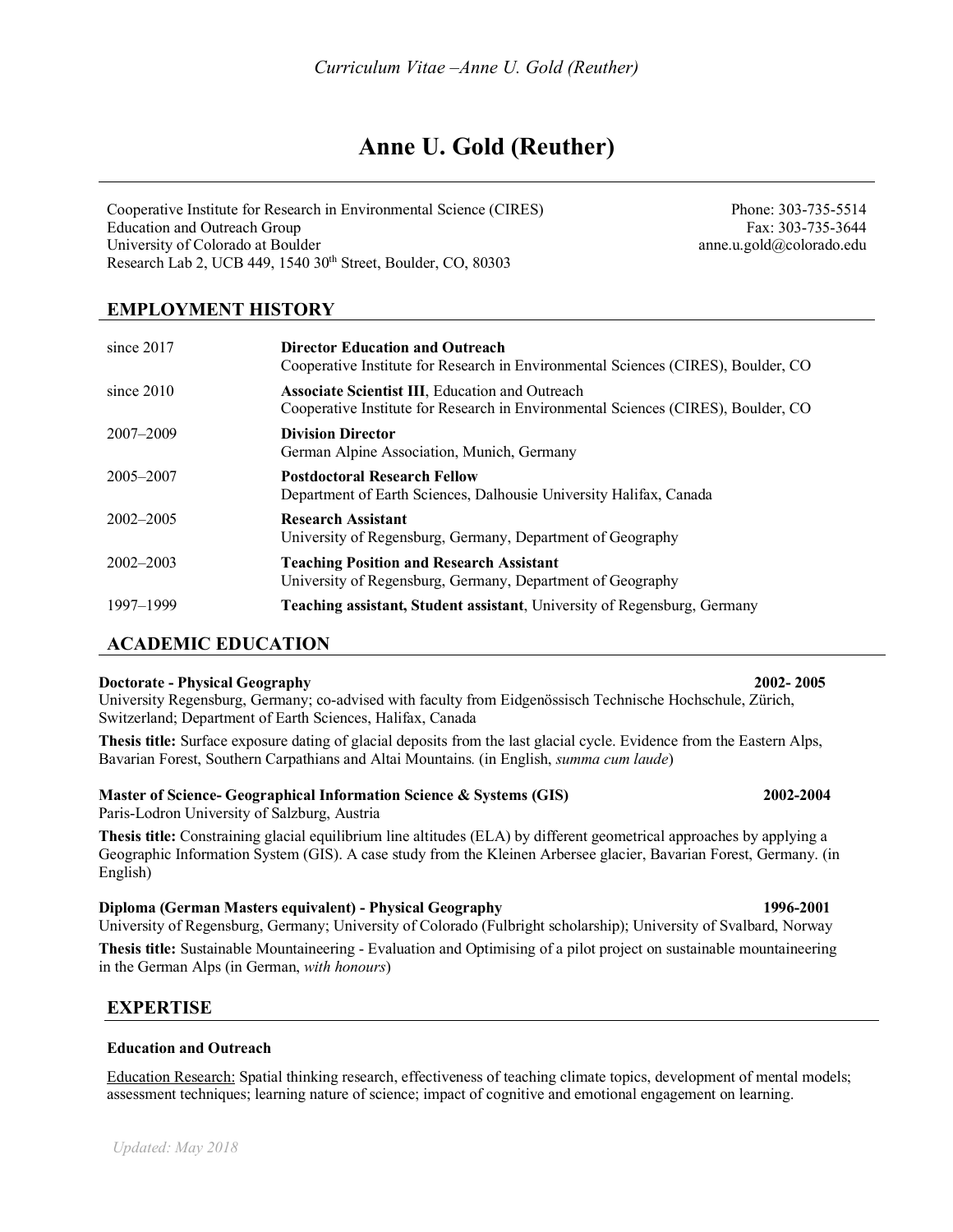## *Curriculum Vitae –Anne U. Gold (Reuther)*

Project Evaluation: Formative and summative evaluator for teacher professional development projects, education programs.

Curriculum Development: Principle investigator and curriculum developer. Focus: data-driven curriculum.

Teacher Professional Development: Principle investigator and delivery of face-to-face workshops; online and distance courses; Massive Open Online Courses (MOOC).

Student Engagement: Principle investigator on video projects for secondary school students, including mentoring by graduate and undergraduate students; mentor training.

Digital Library: Co-PI, project manager for NSF/NOAA-funded Climate Literacy and Energy Awareness Network (CLEAN, cleanet.org) – including development of peer-review process for educational resources, coordination of review process and panels, project marketing, national climate literacy collective impact coordination.

Research Experience for Undergraduate Students: Co-PI; mentor recruitment and training; program evaluation; student mentoring; program coordination.

#### **Science**

Climate Science: Paleoclimatology, Quaternary Geology and Geomorphology, landscape evolution – Regional Focus: European Alps, German low elevation mountains, Romania, Russian Altai, Argentina, Chile, Maritime Canada.

Geographical Information Systems

Cosmogenic Nuclide Dating Techniques  $(^{10}Be, ^{26}Al, ^{36}Cl)$ 

## **PUBLICATIONS / CONFERENCE CONTRIBUTIONS**

Scientific Publications **h-index: 11; i10-index: 14** (Google Scholar)

- § 30 publications in peer-reviewed journals
- 1 book (4 peer-reviews), Proceedings of the Bavarian Academy of Sciences
- Contributions to international conferences and workshops (>80 oral; >50 poster presentations)
- § Articles and contributions for newspapers and non-scientific journals

## **FUNDING** *(in leadership role at CIRES)*

Total funding in leadership role through CIRES awarded \$2.8 Mio.

| Funding<br>source | <b>Proposal</b>                                                 | Role                  | <b>Total Amount for Outreach</b> |
|-------------------|-----------------------------------------------------------------|-----------------------|----------------------------------|
| <b>NSF</b>        | REU-RECCS (renewal grant)                                       | <b>PI</b>             | \$391,970                        |
| CU                | Chancellor's Award - Spatial Thinking                           | <b>PI</b>             | \$8,900                          |
| <b>CU</b>         | Outreach Award - LOCC extension                                 | <sub>PI</sub>         | \$9,000                          |
| <b>NOAA</b>       | <b>CLEAN</b> Core                                               | <sup>PI</sup>         | \$501,951                        |
| Novim             | UC Berkeley-Improving Pre-College Teaching of<br>Climate Change | PI                    | \$21,826                         |
| <b>CU</b>         | <b>Community Impact Proposal</b>                                | <b>PI</b>             | \$8,000                          |
| <b>NSF</b>        | <b>ITEST</b> supplement                                         | <b>PI</b>             | \$8,105                          |
| <b>NSF</b>        | <b>CAREER</b> (Lundquist)                                       | <b>Education Lead</b> | \$120,004                        |
| <b>NSF</b>        | CAREER (Kay)                                                    | <b>Education Lead</b> | \$214,664                        |
| <b>NSF</b>        | REU-RECCS                                                       | $Co-PI$               | \$353,356                        |
| <b>NSF</b>        | <b>ITEST-LOCC</b>                                               | <sub>PI</sub>         | \$1,094,533                      |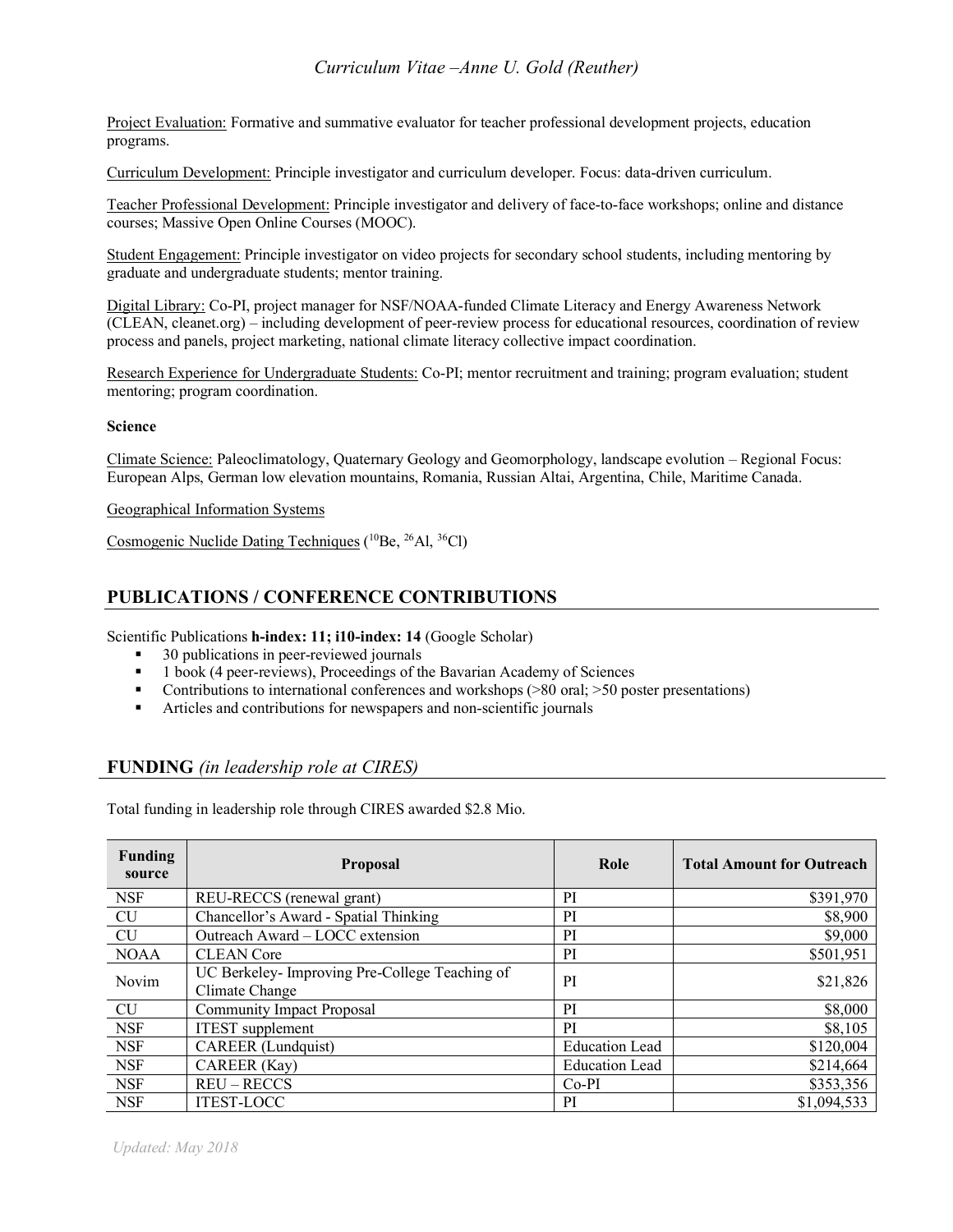| Germany       | Scholarship: Research Stay for University Academics<br>and Scientists | Awardee               | 3 months salary + benefits |
|---------------|-----------------------------------------------------------------------|-----------------------|----------------------------|
| <b>NSF</b>    | Grachev Broader Impacts                                               | <b>Education Lead</b> | \$24,837                   |
| CU            | Outreach Award – Tribe's Eye                                          | PI                    | \$8,000                    |
|               | Chancellor's Award – Spatial Thinking                                 | PI                    | \$10,000                   |
|               | Outreach Office – Webinars                                            | PI                    | \$7,000                    |
| $rac{CU}{CU}$ | Outreach Award – LOCC                                                 | РI                    | \$13,625                   |

## **SYNERGISTIC ACTIVITIES**

- Coordination Committe NSF ITEST PI Meeting 2018
- Climate Literacy and Energy Awareness Network Co-Chair (since 2017)
- Geoscience Education Research NSF-funded Community Planning Workshop member (2017)
- Coordinator for 11 climate literacy sessions at American Geophysical Union (AGU) 2017, 2018, a climate literacy townhall meeting, a climate literacy workshop and a climate career panel.
- National Association for Geoscience Teachers (NAGT) Officer Geoscience Education Research Division (since 2016)
- American Geophysical Union (AGU) session convener 2014, 2013, 2012, 2011, 2010
- Geological Society of America (GSA) session convener 2018, 2017, 2016, 2014, 2013
- Workshops for National Association of Geoscience Teachers (NAGT) at Geological Society of America meeting (2013), and American Geophysical Union meeting (2013)
- Presentations in K-12 classrooms, for teachers and informal educators focused on climate science
- Reviewer for international scientific and educational journals  $(\sim4-6/\text{year})$ ; Reviewer for grant proposals  $(\sim2-3/\text{year})$

## **ACADEMIC TEACHING / ADVISING STUDENTS**

## **TEACHING CERTIFICATION**

2005 – Certificate for teaching at university level issued by the state of Bavaria, Germany

## **TEACHING (COLLEGE LEVEL)**

- § Introductory courses (Geomorphology, Introduction to Physical Geography, Aerial Image Interpretation)
- § Advanced courses (Snowhydrology, Physical Geography of Svalbard)
- Field trips and field schools (Avalanche Protection, Svalbard, Altai Mountains)

## **OTHER TEACHING**

- Massive Open Online Course (MOOC): Water in the Western United States (Coursera Platform April 2015: 5300 students; Canvas Platform – June 2014: 500 students)
- Teacher professional development workshops, presentations, seminars (virtual and face-to-face, 2010-2017)

## **ADVISING (Diploma students – German equivalent of Masters degree)**

**4 Students:** 2015, Geoscience Education, A. Rothmaier (2016); Geography, T. Kuhnt (2007); Physical Geography, K. Förster (2005); C. Geiger (2004).

## **SCHOLARSHIPS / AWARDS**

- 2018 **Friends of the Planet Award by National Center for Science Education** (NCSE) for CLEAN Network and CLEAN Collection.
- 2017 **University of Colorado – Chancellor's Award for Excellence in STEM Education** \$8.900 for Spatial reasoning research program with Department of Geological Sciences, CU Boulder
- 2015-2016 **Research Stays for University Academics and Scientists (German Academic Exchange Council)**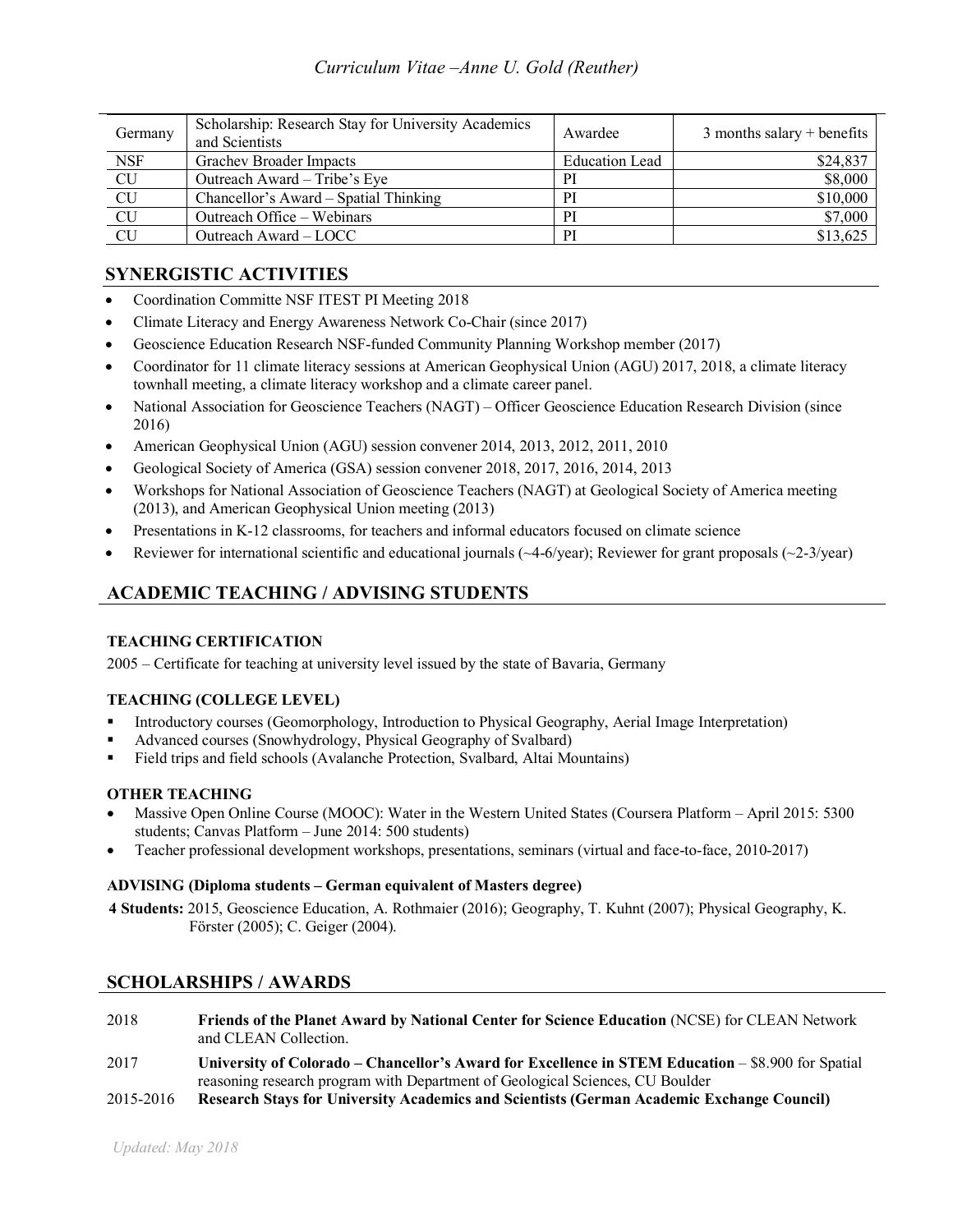**Award**– Visiting scientists appointment 3 months at Ludwig Maximilian University, Munich during a 12 month visiting scientist appointment.

- 2014 **University of Colorado – Chancellor's Award for Excellence in STEM Education** \$10.000 for Spatial reasoning research program with Department of Geological Sciences, CU Boulder.
- 2014 **Webby Award** for CLEAN Collection.
- 2006 **Paul-Wolstedt Award of the German Quaternary Association** dissertation was recognized as a significant and outstanding contribution to Quaternary research.
- 2005–2007 **Postdoctoral Fellowship** awarded by the German Academic Exchange Council (DAAD).
- 2003–2004 **Scholarship for Young Researchers** by Association of Geomorphologists; **Scholarship for Female Scientists** at University of Regensburg; **Scholarship to Support International Scientific Relations** at University of Regensburg; **DAAD Field Trip Scholarship** (Altai Mountains)
- 2002 **PhD Fellowship** awarded by the German Academic Exchange Council (DAAD).
- 2002–2005 **Honorary appointment in the advisory board** of the German Mountaineering Association for project on sustainable mountaineering
- 2001 **Johanna-Löwenherz Award** for organization and leading of an Arctic expedition
- 2000–2001 **Fulbright Scholarship** Academic study-abroad year Boulder, Colorado, USA
- 1993 **Travel-Study scholarship,** Oil Spill Research in Brittany, France**,** Stiftung für Studienreisen e.V. under patronage of UNESCO.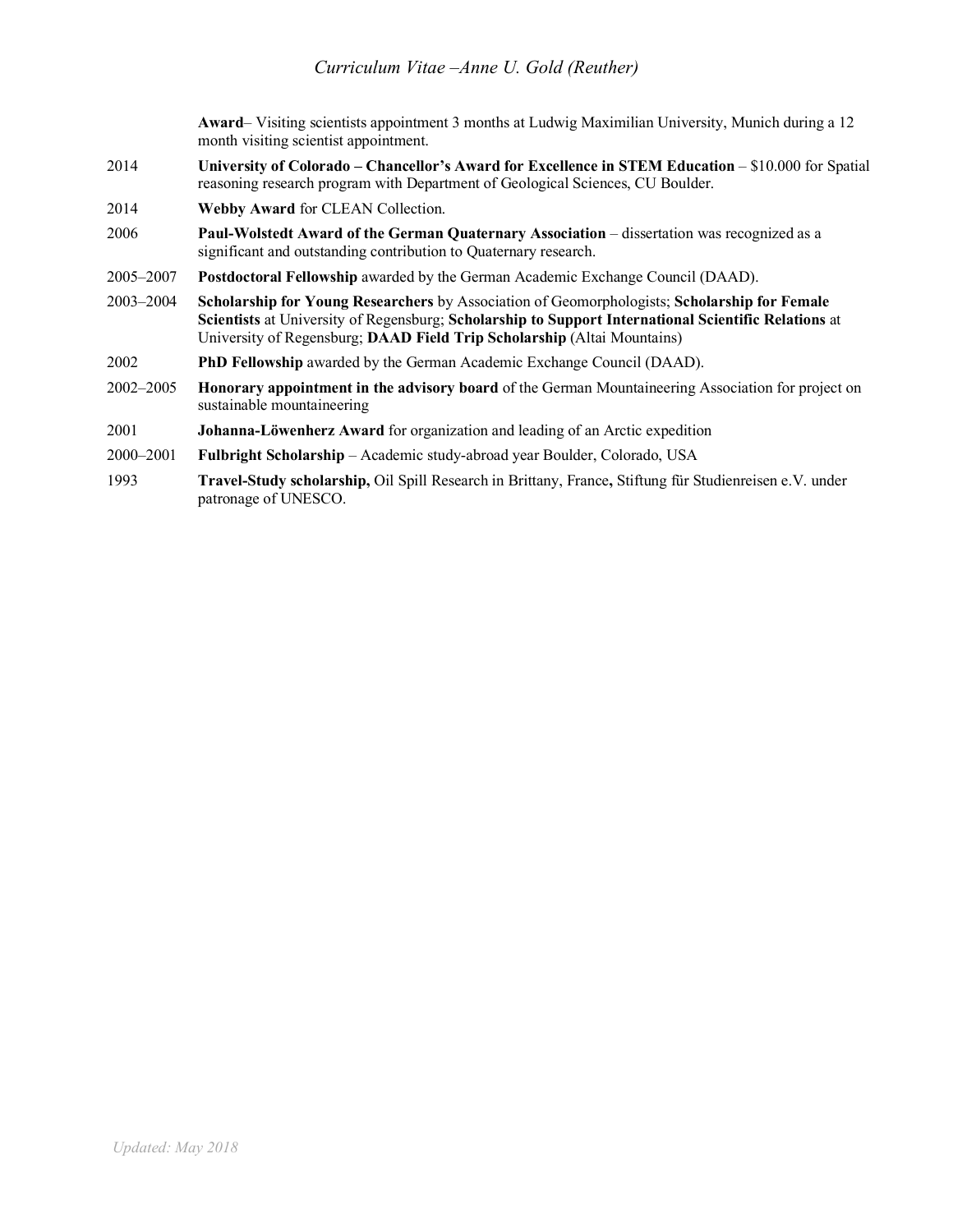## **Dr. Anne U. Gold**

(maiden name: Reuther)

### **Publications in Scientific and Educational Journals (h-index=11, i10=14; Google Scholar)**

- (31) **Gold, A.U**., Pendergast. P., Ormand, C., Budd, D., Mueller, K. (accepted with revisions): Improving Spatial Thinking Skills among Undergraduate Geology Students through short online Training Exercises. International Journal for Science Education.
- (30) Libarkin, J.C, **Gold, A.U**., Harris, S.E., McNeal, K.S, Bowles, R.P. (accepted w/minor revisions, May 2018): A new, valid measure of climate change understanding: Associations with risk perception. Climatic Change.
- (29) **Gold, A.U**., Pendergast, P., Ormand, C., Budd, D., Stempien, J., Mueller, K., Kravitz, K. (2018): Spatial Skills in Undergraduate Students – Influence of Gender, Motivation, Academic Training, and Childhood Play. Geosphere, v. 14, no. 2, doi:10.1130/GES01494.1.
- (28) **Gold, A.U.**, Leckey, E., Littrell-Baez, M., Smith, L., Lynds, S. (2018): Student-Produced Short Films About Impacts of Climate Change on Local Communities: An Effective Approach That Combines Art and Place-Based Learning. Opportunities and challenges of program implementation with secondary school students. Journal of Sustainability Education (ISSN: 2151-7452)
- (27) Aksit, O., McNeal, K.S., Libarkin, J.L., **Gold, A.U.,** Harris, S., (2017): Undergraduate Students' Knowledge and Risk Perception about Climate Change. *Journal of Research in Science Teaching*. doi:10.1002/tea.21430
- (26) \*Oonk, D.J., Leckey, E., **Gold, A.U.,** Margolin-Sneider, J., Littrell-Baez, M., Smith, L.K., Lynds, S. (2017): Lens on Climate Change - Using place-based learning to explore climate change effects. *Science Scope (graduate student publication, I was the lead mentor for the student)*
- (25) Harris, S., **Gold, A.U.** (2017): Learning molecular behaviour may improve student explanatory models of the greenhouse effect - Environmental Education Research, doi: 10.1080/13504622.2017.1280448.
- (24) Smith, L., Rooney-Varga, J., **Gold, A.U.**, Oonk, D., Morrison, D. (2016): Engaging Secondary Students in Regionally relevant Science Topics Through Videography - Lens on Climate Change. In: Media Literacy as a Pathway to Bridge the Digital and STEM Divides: Interest Driven Media Projects for Teachers in the Trenches. in *Improving K-12 STEM Education Outcomes through Technological Integration*, edited by Dr. Michael Urban, Dr. David Falvo, IGI Global, ISSN: 2329-5929
- (23) **Gold, A.U.**, Kirk, K.B., Morrison, D., Lynds, S., Sullivan, S.B., Grachev, A., Persson, O. (2015): Arctic Climate Connections Curriculum - A Model for Bringing Authentic Data Into the Classroom. *Journal of Geoscience Education*, Vol. 63, pp. 185-197.
- **(**22) **Gold, A.U.,** Oonk, D., Smith, L., Boykoff, M., Osnes, B., Sullivan, S.B. (2015): Lens on Climate Change: Making Climate Meaningful through Student-Produced Videos. *Journal of Geography*, Vol. 114, p. 235- 246.
- (21) **Gold, A.U.,** Ledley, T.S., Sullivan, S.B., Kirk, K.B., Grogan, M. (2015): Supporting Energy Education Online: Climate Literacy And Energy Awareness Network (CLEAN). *Journal of Sustainability Education*, http://www.jsedimensions.org/wordpress/content/supporting-energy-education-online-climate-literacy-andenergy-awareness-network-clean\_2015\_01/
- (20) Kirk, K., **Gold, A.U.,** Ledley, T.S., Sullivan, S.B., Manduca, C.A., Mogk, D.W., Wiese, K. (2014): Undergraduate Climate Education: Motivations, Strategies, Successes, and Support. *Journal of Geoscience Education*, Vol. 62, No. 4, pp. 538-549.
- (19) Sullivan, S. B., Ledley, T.S., Lynds, S.E., **Gold, A.U**. (2014): Navigating Climate Science in the Classroom: Teacher Preparation, Perceptions and Practices. *Journal of Geoscience Education*, Vol. 62, No. 4, pp. 550- 559.
- (18) Ledley, T. S., **Gold, A**.**U.**, Niepold, F., McCaffrey, M. (2014): Moving Toward Collective Impact in Climate Change Literacy – The Climate Literacy And Energy Awareness Network (CLEAN). *Journal of Geoscience Education*, Vol. 62, No. 3, pp. 307-318.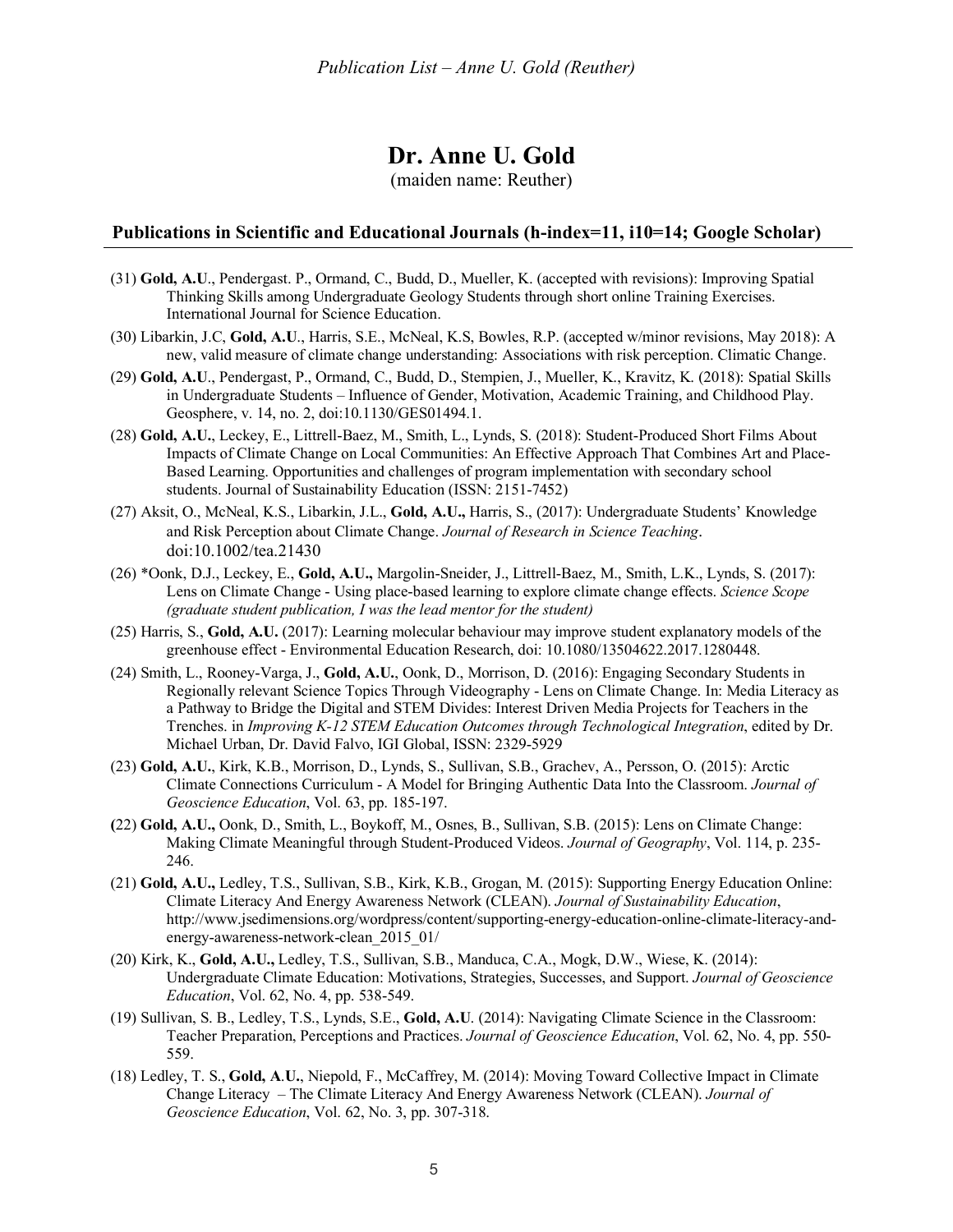- (17) Ellins, K.K., Ledley, T.S., Haddad, N., McNeal, K., **Gold, A.U.**, Lynds, S., Libarkin, J. (2014): EarthLabs: Supporting Teacher Professional Development to Facilitate Effective Teaching of Climate Science. *Journal of Geoscience Education,* Vol. 62, No. 3, pp. 330-342.
- (16) Ledley, T.S., **Gold, A.U.**, Niepold, F. (2014): Enabling Climate and Energy Literacy A Shared Effort. *EOS, Transactions American Geophysical Union*, Vol. 95, No. 36, pp. 325-326.
- (15) **Gold, A.U.**, Ledley, T.S., Buhr, S.M., Fox, S., McCaffrey, M., Niepold, F., Manduca, C. & Lynds, S. (2012): Peer-Review of Digital Educational Resources—A Rigorous Review Process Developed by the Climate Literacy and Energy Awareness Network (CLEAN). – *Journal of Geoscience Education*, Vol. 60, pp. 295- 308.
- (14) **Reuther, A.U.**, Fiebig, M.C., Ivy-Ochs, S., Kubik, P.W., Reitner, J.M., Jery, H. & Heine, K. (2011): Deglaciation of a large Piedmont Lobe Glacier in Comparison with a small mountain glacier – new insight from surface exposure dating. Two studies from SE Germany. – E&G *Quaternary Science Journal*, Vol. 60 No. 2, pp. 248-269.
- (13) Heine, K., **Reuther, A.U.**, Thieke, H.-U., Schulz, R., Schlaak, N. & Kubik, P.W. (2009): Timing of Weichselian ice marginal positions in Brandenburg (northeastern Germany) using cosmogenic in situ 10Be. - *Zeitschrift für Geomorphologie,* Vol. 53, pp. 433-454.
- (12) Urdea, P., & **Reuther, A.U**. (2009): Some new data concerning the Quaternary glaciation in the Romanian Carpathians. - *Geographica Pannonica,* Vol. 13, No. 2, pp. 41-52.
- (11) Ivy-Ochs, S., Kerschner, H., **Reuther, A.**, Preusser, F., Heine, K., Maisch, M., Kubik, P.W. & Schlüchter, C. (2008): Chronology of the last glacial cycle in the northern European Alps. - *Journal of Quaternary Science*, Vol. 23, No. 6-7, pp. 559-573.
- (10) **Reuther, A.U.**, Urdea, P., Geiger, C., Ivy-ochs, S., Niller, H.-P., Kubik, P. & Heine, K. (2007): The glacial chronology of the Pietrele Valley, Retezat Mountains, Southern Carpathians constrained by <sup>10</sup>Be exposure ages and pedological investigations. - *Quaternary International,* Vol. 164-165, pp. 151-169.
- (9) Kubik, P.W. & **Reuther, A.U.** (2007): Attenuation of cosmogenic 10Be production within the first 20 cm below a rock surface. - *Nuclear Instruments and Methods in Physics Research Section B: Beam Interactions with Materials and Atoms,* Vol. 259, No. 1, pp. 616-624.
- (8) **Reuther, A.U**., Stea, R.R., Gosse, J.C., McDonald, F. (2007): Deglaciation of Nova Scotia a chronostratigraphic approach. *Atlantic Geology,* Vol. 43, No. 1, p. 25.
- (7) **Reuther, A.U**. (2007): Surface exposure dating of glacial deposits from the last glacial cycle. Evidence from the Eastern Alps, the Bavarian Forest, the Southern Carpathians and the Altai Mountains. - *Relief, Klima, Paläoboden*, *Proceedings of the Bavarian Academy of Sciences*, Verlag Schweizerbart 21, Stuttgart, 196 p.
- (6) Ivy-Ochs, S., Kerschner, H., **Reuther, A.**, Maisch, M., Sailer, R., Schaefer, J., Kubik, P.W., Synal, H.-A. & Schlüchter, C. (2006): The timing of glacier advances in the northern European Alps based on surface exposure dating with cosmogenic <sup>10</sup>Be, <sup>26</sup>Al, <sup>36</sup>Cl, and <sup>21</sup>Ne. - In: L.L. Siame, D.L. Bourles, E.T. Brown (eds.): In Situ Cosmogenic Nuclides and their Applications in Earth Sciences. *Geological Society of America Special Paper,* Vol. 415, pp. 43-60.
- (5) Reitner, J. M., **Reuther, A. U.**, Ivy-Ochs, S., Herbst, P., Stadler, H., Kubik, P. W.& Draxler, I. (2006): The sturzstrom event of Feld (Matrei/Eastern Tyrol/Austria): A forgotten catastrophe during early human settlement in the Alps? - In: M. Tessardi-Wackerle (eds.): *PANGEO* Austria 2006, Innsbruck, pp. 274-275.
- (4) **Reuther, A.U.**, Herget, J., Ivy-Ochs, S., Borodavco, P., Kubik, P.W. & Heine, K. (2006): Constraining the timing of the most recent cataclysmic flood event from ice-dammed lakes in the Russian Altai mountains, Siberia using cosmogenic in-situ 10Be. – *Geology,* Vol. 34, pp. 913 – 916.
- (3) **Reuther, A.U.**, Ivy-Ochs, S. & Heine, K. (2006): Application of surface exposure dating in glacial geomorphology and the interpretation of moraine ages. – *Zeitschrift für Geomorphologie,* NF 142, pp. 335- 359.
- (2) **Reuther, A.U.**, Geiger, C., Urdea, P. & Heine, K. (2004): Determining the glacial equilibrium line altitude (ELA) for the northern Retezat Mountains, Southern Carpathians and resulting paleoclimatic implications for the last glacial cycle. - *Analele Universităţii de Vest din Timişoara, Geografie,* Vol. 16, pp. 9-32.
- (1) **Reuther, A.** (2002): Die Problematik das Skibergsteigens in der Bergwaldhöhenstufe der Bayerischen Alpen. *Jahrbuch des Vereins zum Schutz der Bergwelt,* Vol. 67, pp. 261-276.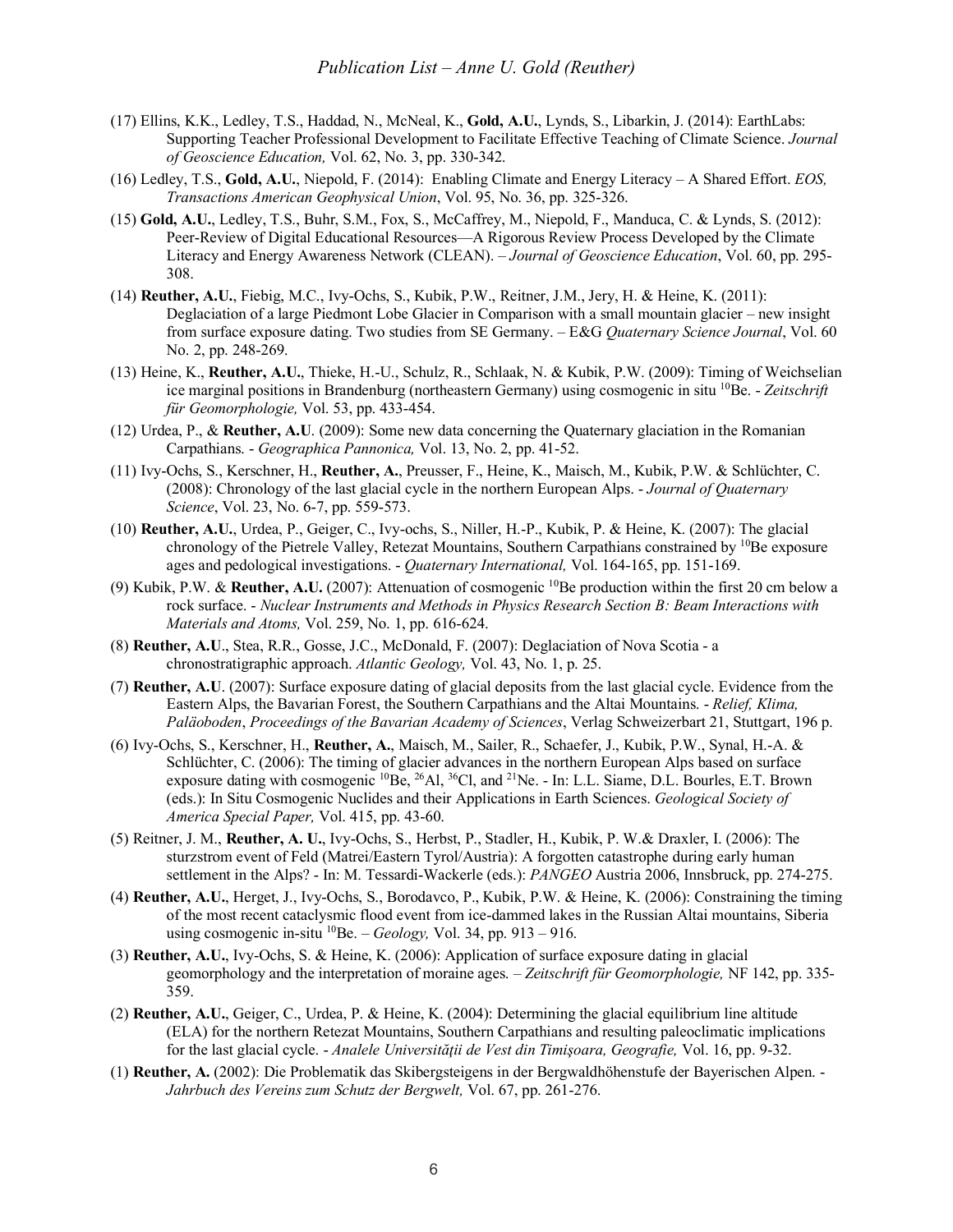#### **Book Reviews**

**Gold, A.U**. (2013): Book Review: Global Weirdness. By Climate Central. Reports of the National Center for Science Education http://reports.ncse.com/index.php/rncse/article/view/199/340.

#### **Invited Presentations, Seminars, Talks outside of Conferences (since 2014)**

- **Gold, A.U**. (2016): Social Network Analysis as an Evaluation Tool. ITEST PI-meeting, Arlington, VA.
- **Gold, A.U.** (2016): Klimabildung [Climate Education]. Diskurs-Arena: Nachhaltigkeit und Ethik in der Lehrerbildung, Munich, Bavaria, Germany.
- **Gold, A.U.** (2016): Distribution of Spatial Reasoning Skills in Geology Students in at LMU/TU Munich and the Effect of Weekly Spatial Skill Trainings. Departmental Seminar LMU, Munich, Germany.
- **Gold, A.U.**, Hubenthal, M. (2016): Evaluation in REU Programs. NSF-REU GEO Workshop, PI meeting, Boulder, CO.
- **Gold, A.U.**, Stempien, J., Ormand, C., Pendergast, P., Budd, D., Mueller, K., Kravitz, K., Stroh, J., (2015): Distribution of Spatial Reasoning Skills in Undergraduate Geology Students and the Effect of Weekly Spatial Skill Trainings. Ludwig Maximilians University Munich, Germany.
- **Gold, A.U.**, Stempien, J., Ormand, C., Pendergast, P., Budd, D., Mueller, K., Kravitz, K., Stroh, J., Quintanilla, A. (2015): Distribution of Spatial Reasoning Skills in Undergraduate Geology Students and the Effect of Weekly Spatial Skill Trainings. North Carolina State University, Raleigh, NC.
- **Gold, A.**, Smith, L., Anderson, S., Taylor, J., Batchelor, R. (2015): Attracting Students into Science: Insights from a Summer Research Internship Program for Community College Students in Colorado. STEM Community College Summit, Boulder, CO.
- **Gold, A.U.**, Sullivan, S.B., Morrison, D. (2014): Best Practices In Online Learning -The CIRES Perspective. AGU and AMS Heads and Chairs Meeting, Boulder, CO.

#### **Conference and Workshop Oral Presentations**

- **Gold, A.U.,** Pendergast, P., Ormand, C., Budd, D., Stempien, J., Mueller, K., Kravitz, K., Stroh, J., Quintanilla, A. (2016): Differences in Spatial Reasoning Skills in Undergraduate Geology Students and the Effect of Weekly Spatial Skill Training. European Geophysical Union Meeting, Vienna, Austria.
- **Gold, A.U.,** Gordon, E.S. (2016): Using a Massive Open Online Course (MOOC) for Earth Science Education: Who Did We Teach and What Did We Learn?. European Geophysical Union Meeting, Vienna, Austria.
- **Gold, A.U**., Ledley, T.S., Grogan, M., Sullivan, S., Lockwood, J., Youngman, B., Manning, C., Holzer, M., Niepold, F. (2016): Teaching about Climate and Energy using NGSS-aligned resources from the CLEAN Collection and a new Earth System Investigation framework. American Geophysical Union Fall Meeting, San Francisco, CA.
- **Gold, A.U**., Pendergast, P., Stempien, J., Ormand, C., Budd, D., Mueller, K., Kravitz, K. (2016): Importance of Spatial Reasoning Skills in Undergraduate Geology Students and the Effect of Weekly Spatial Skill Trainings – with a Specific Focus on the Gender Gap. Geological Society of America, Denver, CO.
- Leckey, E., **Gold, A.U**., Wise, S., Littrell-Baez, M., Lynds, S., Oonk, D., Smith, L., Cozzetto, K., Alweis, D., Forsyth, S., Carpenter, E. (2016): Lens on Climate Change (LOCC)—Engaging Diverse Secondary Students in Climate Science Through Filmmaking. Geological Society of America, Denver, CO.
- Smith, L., **Gold, A.U**., Anderson, S., Taylor, J., Batchelor, R. (2016): Research Experience for Community College Students in Colorado: Insights on Improving the Pipeline of 2YC Students into the Geosciences. Geological Society of America, Denver, CO, USA
- Sullivan, S., **Gold, A**., Kirk, K., Lynds, S., Morton, A. (2016): Evaluating a Web Portal for Quality of Relationship. Best of Both Worlds, Estes Park, CO.
- McNeal, K.S., Libarkin, J., Ledley, T., **Gold, A.,** Lynds, S., Haddad, N., Ellins, K., Dunlap, C., Bardar, E., Youngman, B. (2015): Assessment of High-school Students Engaged in the EarthLabs Climate Modules using the Climate Concept Inventory. *American Geophysical Union Meeting*, San Francisco.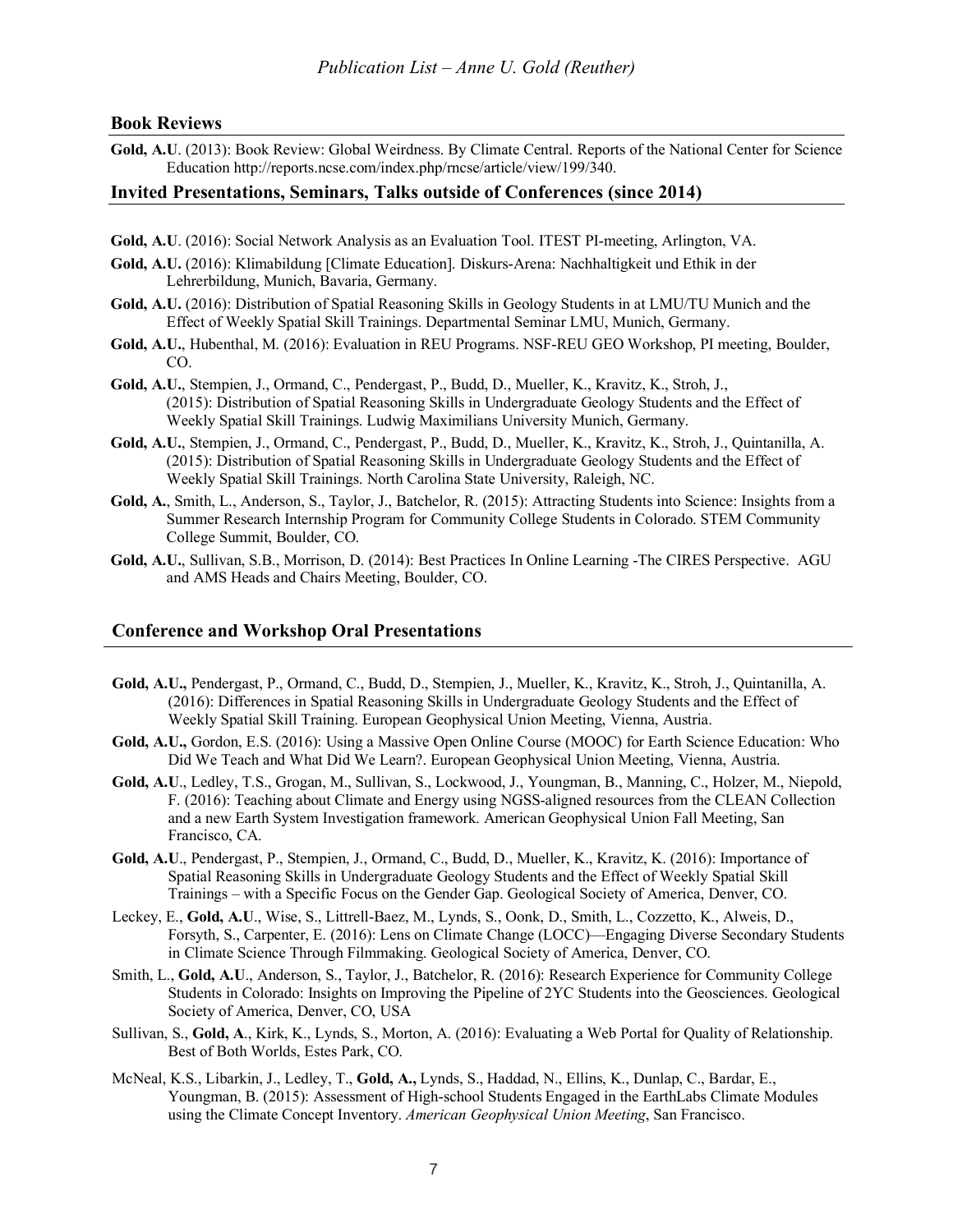- Ledley, T., **Gold,A.U.,** Niepold, F. (2015): The Climate Literacy and Energy Awareness Network (CLEAN) Enabling Collective Impact on Climate and Energy Literacy. *American Geophysical Union Meeting*, San Francisco
- Libarkin, J., **Gold, A.U.**, Harris, S, McNeal, K., Bowles, R. (2015): Psychometric Principles in Measurement for Geoscience Education Research: A Climate Change Example. *American Geophysical Union Meeting*, San Francisco.
- **Gold, A**.**U.**, Smith, L., Anderson, S., Taylor, J., Batchelor, R., Monday, B., Fierer, N., Rangwala, I. and McCutchan, J. (2015): Attracting Students Into Science: Insights From a Summer Research Internship Program for Community College Students in Colorado. *CIRES Rendezvous*, Boulder, CO.
- Oonk, D., **Gold, A.U**., Cozzetto, K., Avery, K., Bergren, J., and Nakai, J. (2015): Tribe's Eye Project. *CIRES Rendezvous*, Boulder
- Atkins, R., McNeal, K.S., Luginbuhl, S., **Gold, A.U.** (2015): An Eye-Tracking Study On Expert-Novice Differences During Climate Change Graph Reading Tasks. Geological Society of America Meeting, Baltimore.
- Kirk, K.B., **Gold, A.U**., Sullivan, S. (2015): Dissecting The Tactics Of Climate Denial: Lessons For Communicators. Geological Society of America Meeting, Baltimore.
- **Gold, A.U.,** Gordon, E. (2015): Using a Massive Open Online Course (MOOC) for Earth Science Education: Who Did We Teach and What Did We Learn? Earth Educators' Rendezvous, Boulder, CO.
- **Gold, A.U.,** Stempien, J., Ormand, C., Pendergast, P., Budd, D., Mueller, K., Kravitz, K., Stroh, J., Quintanilla, A. (2015): Differences in Spatial Reasoning Skills in Undergraduate Geology Students and the Effect of Weekly Spatial Skill Trainings. Earth Educators' Rendezvous, Boulder, CO.
- Lynds, S., Sullivan, S., **Gold, A.,** Kirk, K., Morton, A., (2015): Evaluating the Climate.gov Web Portal—A Key Resource for Climate Information. Earth Educators' Rendezvous, Boulder, CO.
- **Gold, A.U.**, Stempien, J., Ormand, C., Pendergast, P., Budd, D., Mueller, K., Kravitz, K., Stroh, J., Quintanilla, A. (2015): Differences in Spatial Reasoning Skills in Undergraduate Geology Students and the Effect of Weekly Spatial Skill Trainings. Discipline-based Education Research Group, Boulder
- Niepold, F., Shrestha, S., Herring, D., Gardiner, N., Sullivan, S., Keck, J., Lynds, S., **Gold, A.U.** (2014): Leveraging Climate Science for Societal Benefit and Application. American Geophysical Union, San Francisco, CA, USA.
- **Gold, A.U**. & Harris, S. (2014): Measuring understanding of the greenhouse effect in University students– a comparison of different assessment tools with respect to students' mental models. American Evaluation Association Conference, Denver, CO.
- Helms, J. & **Gold, A.U.** (2014): An Informant Network as a Mechanism to Study a Large-scale Intervention: Results from the Climate Literacy and Energy Awareness Network (CLEAN). American Evaluation Association Conference, Denver, CO.
- Ledley, T.S., **Gold, A.U.,** Sullivan, S.B., Grogan, M., Niepold, F. (2014): The Climate Literacy And Energy Awareness Network (Clean). Geological Society of America Meeting, Vancouver, Canada.
- Sullivan, S.B., **Gold, A.U.**, Lynds, S.E. , Ledley, T.S. (2014): Educator Energy Literacy Practices And Needs As Drawn From The Climate Literacy And Energy Awareness Network Collection Project. Geological Society of America Meeting, Vancouver, Canada.
- Ellins, K.K., Lockwood, J., Mote, A., Haddad, N., Ledley, T.S., Lynds, S., Mcneal, K.S., Libarkin, J., **Gold, A.**, IODP Expedition 341 Science Team (2014): Earthlabs Climate Detectives: Curriculum Based On IOPD Expedition 341 on the Joides Resolution. Geological Society of America Meeting, Vancouver, Canada.
- Kirk, K.B., **Gold, A.U.**, Morrison, D., Lynds, S., Sullivan, S.B., Grachev, A.A., Persson, O. (2014): Arctic Climate Curriculum: Engaging High School Students With Authentic Data In A Flexible, Relevant, And Easy-To-Use Format. Geological Society of America Meeting, Vancouver, Canada.
- **Gold, A.U.,** Ledley, T., Kirk, K., Grogan, M. (2014): Climate Literacy and Energy Awareness Network A resource for educators and learners. Presentation at the Department of Energy: Energy Education Summit (virtual presentation).
- Oonk, D., **Gold, A.U.,** Smith, L., Sullivan, S.B., Boykoff, M., Osnes, B. (2014): Lens on Climate Change (LOCC) –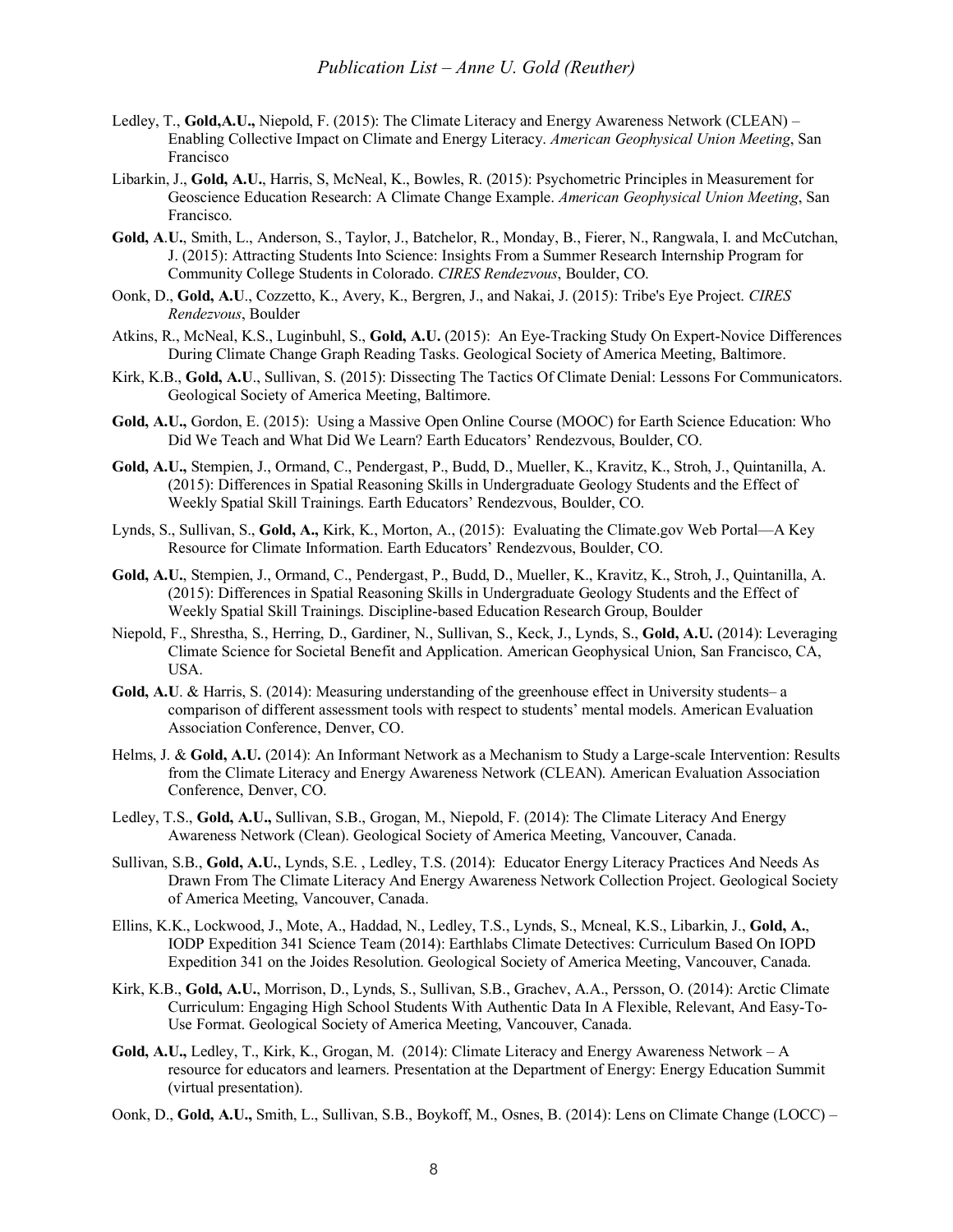Engaging Secondary Students in Climate Science through Videography. CIRES Rendezvous, Boulder, CO.

- **Gold, A.U.**, Kirk, K., Morrison, D., Grachev, A., Persson, O., Lynds, S. (2014): Arctic Climate Data in the Classroom. CIRES Rendezvous, Boulder, CO.
- **Gold, A.U.,** Stempien, J., Budd, D., Mueller, K., Kravitz, K., Oonk, D. (2014): Studying Spatial Reasoning Skills in Undergraduate Geology Students and the Effect of Weekly Spatial Skill Trainings . Discipline-based Education Research Group, Boulder, CO.
- Harris, S.E., **Gold, A.U.** (2013): Student Mental Models of the Greenhouse Effect: Retention Months After Interventions, American Geophysical Union Fall Meeting, San Francisco, CA.
- **Gold, A.U.,** Harris, S.E. (2013): Measuring University students' understanding of the greenhouse effect a comparison of multiple-choice, short answer and concept sketch assessment tools with respect to students' mental models, American Geophysical Union Fall Meeting, San Francisco, CA.
- Ledley, TS, **Gold, A.U**., Niepold, F., McCaffrey, M. (2013): The CLEAN Network Working toward Collective Impact on Climate Literacy. Fall AGU Meeting, San Francisco, CA.
- Sullivan, SB, Ledley, T.S., Kellogg, N., **Gold, A.U**., Lynds, S., Manduca, C. (2013): What to do Next? Supporting Climate Literacy within Next Generation Science Standards. Fall AGU Meeting, San Francisco, CA.
- McNeal, K., Libarkin, J.C., Ledley, T.S., **Gold, A.U**., Lynds, S.E., Haddad, N., Ellins, K.K., Bardar, E., Dunlap, C., Youngman, E. (2013): Development of a Climate Concept Inventory and Assessment of High-school Students Engaged in the EarthLabs Climate Modules. American Geophysical Union Meeting, San Francisco, CA.
- Morrison, D., **Gold, A.U.** (2013): Climate Literacy and Energy Awareness Network (CLEAN): Instructional Resources for Science Educators. Regional National Science Teacher Association Conference, Denver, CO.
- Taylor, J., **Gold, A.U.,** Buhr, S.M., Smith, L. (2013) Teaching Climate and Energy: Classroom Resources to Support Your Teaching. Regional National Science Teacher Association Conference, Denver, CO.
- **Gold, A.U.,** Harris, S.E. (2013): Measuring University Students' Understanding of the Greenhouse Effect. Discipline Based Education Research Group, Boulder, CO.
- Ellins, K., Ledley, T., Haddad, N., McNeal, K., **Gold, A**.**U.**, Lynds, S., Libarkin, J., Quartini, E., Thirumalai, K., Caviette, M. (2013): Earthlabs: Supporting Teacher Professional Development To Facilitate Effective Teaching Of Climate Science, Geological Society of America Meeting, Denver, CO.
- **Gold, A.U.,** Ledley, T.S., Kirk, K., Sullivan, S.B., Manduca, C., Lynds, S. (2013): Investigating and Supporting Energy Education as a Component of Climate Education. Geological Society of America Meeting, Denver, CO.
- **Gold, A.U.**, Ledley, T.S., Sullivan, S.B., Grogan, M., Lynds, S. (2013): Climate Communication and Education Effective Framework Developed by the Climate Literacy and Energy Awareness Network (CLEAN). Geological Society of America Meeting, Denver, CO.
- Harris, S., **Gold, A.U.** (2013): University Students' Mental Models Of The Greenhouse Effect: A Comparison Of Two Learning Activities In Moving Students Toward Expert Thinking , Geological Society of America Meeting, Denver, CO.
- Ledley, TS, **Gold, A.U.,** Niepold, F., Grogan, M., Kirk, K., Sullivan, S.B., Lynds, S., McCaffrey, M., Manduca, C.A., Fox, S. (2013): The Climate Literacy and Energy Awareness Network (CLEAN): Leveraging Reviewed Educational Resources and a Diverse Community to Achieve Climate Literacy Goals. Geological Society of America Meeting, Denver, CO.
- Sloan, V., **Gold, A.U.**, Buhr Sullivan, S., Oonk, D., Lynds, S., Ledley, T.S., Manduca, C. (2013): Reaching Middle and High School Teachers through Email Lists, Facebook, and Web Postings the Results of Sharing Clean Climate and Energy Online Teaching Resources. Geological Society of America Meeting, Denver, CO.
- Ledley, T.S., **Gold, A.U.** (2013): Climate Literacy and Energy Awareness Network (CLEAN). Supporting Members in Increasing Climate Literacy, Spring 2013 survey. CLEAN Network call, 9/24/13, (virtual presentation).
- Ledley, T.S., **Gold, A.U**., Kirk, K., Grogan, M. (2013): Integration of the Energy Literacy Principles in the Climate Literacy and Energy Awareness Network (CLEAN) Portal. Presentation for Department of Energy 5/6/13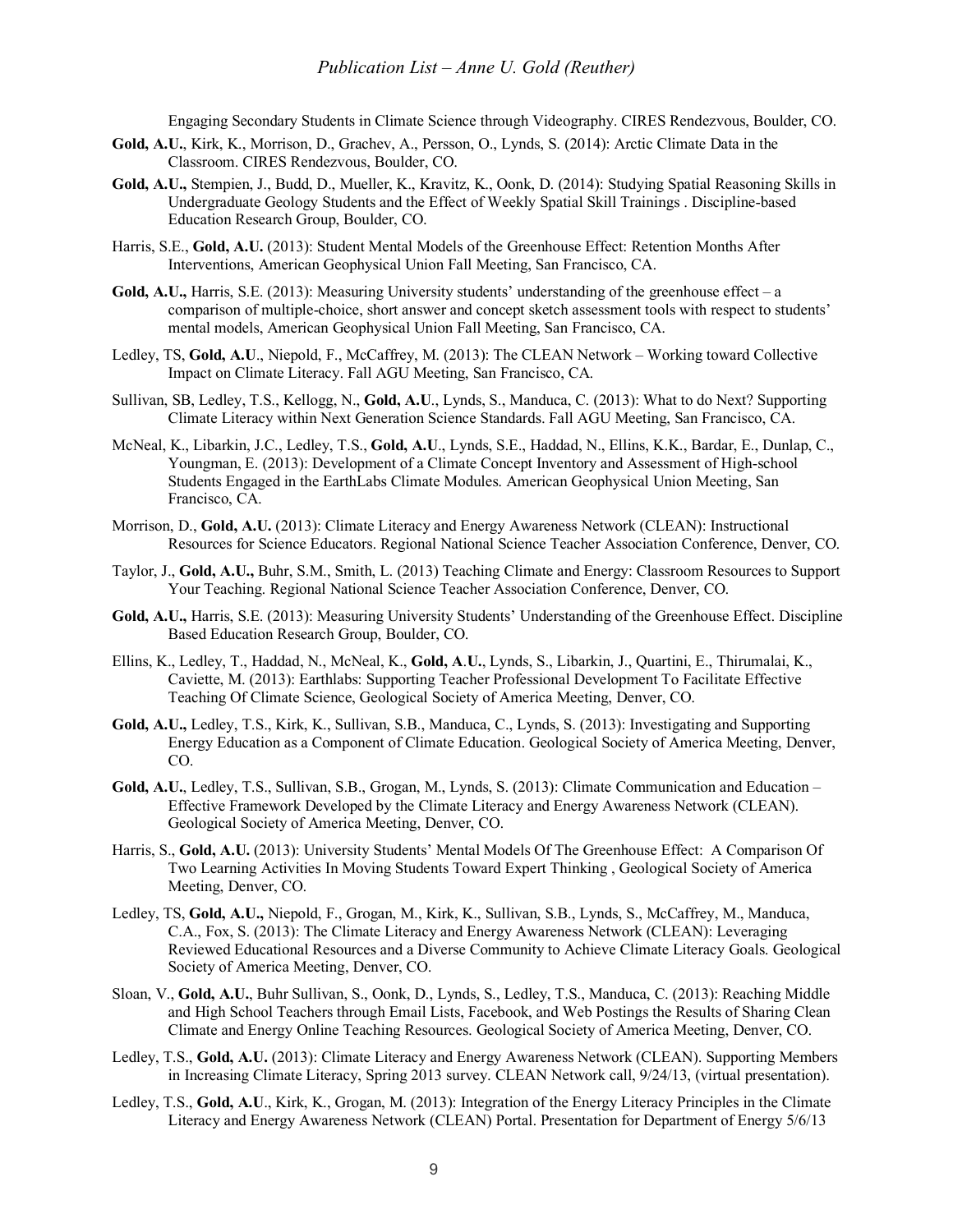(virtual presentation).

- **Gold. A.U.**, Buhr, S., Ledley, T.S. (2013): Teaching Climate and Energy: The CLEAN Collection of Peer-Reviewed Climate and Energy Learning Resources. NSTA Conference, San Antonio, TX.
- Randolph, G., Niepold, F., **Gold, A.U**., Falcon, P., TeBockhorst, D., McLaughlin, J. (2013): Teaching Climate Science Through Data and Visualizations, presented at the NSTA Conference, San Antonio, TX.
- **Gold, A.U.**, Ledley, T.S., Buhr, S.M., Manduca, C.A., Fox, S.P., Kirk, K., Grogan, M., Niepold, F., Carley, S., Lynds, S., Howell, C. (2012): Supporting Teachers in Climate Change Instruction – The Climate Literacy and Energy Awareness Network (CLEAN) Tool Kit. American Geophysical Union (AGU) Fall Meeting, San Francisco, CA (invited presentation).
- Buhr, S., **Gold, A.U.,** Kellagher, E., Ledley, T., Lynds, S. (2012): Supporting Teachers' Needs in Climate Education: Strategies to forestall controversy, develop knowledge and build community Invited talk) American Geophysical Union Fall Meeting, San Francisco, CA.
- Buhr, S., **Gold, A.U.,** Ledley, T., Lynds, S. (2012): Using Evaluation Studies to Understand Educator Needs, Practices and Strategies for Success in Climate Education (Invited talk) American Geophysical Union Fall Meeting, San Francisco, CA.
- Buhr, S., Ledley, T., **Gold, A.U.**, Manduca, C., Fox, S., Kirk, K., Grogan, M., Niepold, F., Lynds, S. (2012): Climate Literacy And Energy Awareness Network (Clean) – Supporting Teacher's Efforts To Prepare Students To Address Environmental Challenges. Geological Society of America Meeting, Charlotte, NC.
- Ledley, T., Buhr, S., **Gold, A.U.**, (2012): Teaching Climate and Energy well: New reviewed collection of digital teaching materials around climate and energy topics. National Science Teacher Association Conference, Indianapolis, IN.
- Haddad, N., McNeal, K.S., Ledley, T.S., Ellins, K., Bardar, E., Youngman, B., Dunlap, C., Libarkin, J., Lynds, S., Buhr, S., **Gold, A.U.** (2012): Earthlabs Workshops: Increasing Teachers' Understanding And Ability To Teach Climate Science. – Geological Society of America Annual Meeting, Charlotte, NC.
- **Gold, A.U**. (2011): Resources for Educators: Climate Literacy and Energy Awareness Network (CLEAN). Colorado Foundation for Water Education - Colorado's Climate and Water Future, Lakewood, CO.
- **Gold, A.U**., Buhr, S. (2011): Teaching about Climate and Energy. Center for Multiscale Modeling of Atmospheric Processes (CLIMMAP) - Colorado Global Climate Conference, Fort Collins, CO.
- **Gold, A.U.,** Buhr, S., Lynds, S. (2011): New Collection of Digital Teaching Materials on Climate and Energy Topics Teaching About Climate and Energy Topics. Colorado Science Conference, Denver, CO.
- Ledley, T.S.; McCaffrey, M.S.; **Gold, A.U**.; Buhr, S.M.; Manduca, C.A.; Fox, S.; Kirk, K.B.; Grogan, M.; Niepold, F.; Lynds, S.E.; Howell, C. (2011): Climate Literacy and Energy Awareness Network (CLEAN) - Supporting the Scientists and Citizens of Tomorrow. American Geophysical Union (AGU), San Francisco, CA.
- Ledley, T.S., Mccaffrey, Mark S., **Gold, A.U**., Buhr, Susan, Manduca, Cathryn, Fox, Sean P., Grogan, Marian, Kirk, Karin B., Niepold, Frank, And Howell, Cynthia, 2011-10-9: The Climate Literacy And Energy Awareness Network (Clean) – Facilitating Climate And Energy Literacy. Geological Society Of America (GSA), Minnesota, MN, USA
- **Gold, A.U**., Ledley,T.S., McCaffrey, M.S., Buhr, S.M., Manduca, C.A., Niepold, F., Fox, S., Howell, C., Lynds, S.E. (2010): Climate Literacy and Energy Awareness Network (CLEAN): New collection of high-quality digital teaching materials on climate and energy science. Colorado Science Conference, Denver, CO.
- **Gold, A.U.,** Ledley,T.S., McCaffrey, M.S., Buhr, S.M., Manduca, C.A., Niepold, F., Fox, S., Howell, C., Lynds, S.E. (2010): Climate Literacy and Energy Awareness Network (CLEAN): A rigorous peer-review process for building a new collection of high-quality digital teaching materials on climate and energy science. Geological Society of America Fall Meeting, Denver, CO.
- Ledley, T.S. & **Gold, A.U.** (2010): Climate Literacy and Energy Awareness Network Pathway Summary of a Rigorous Review Process. NASA GCCE (Global Climate Change Education) Webinar for Principle Investigators.
- **Gold, A.U.,** Ledley,T.S., McCaffrey, M.S., Buhr, S.M., Manduca, C.A., Niepold, F., Fox, S., Howell, C., Lynds, S.E. (2010): Excellent digital teaching materials – summary of a rigorous review process - Climate Literacy And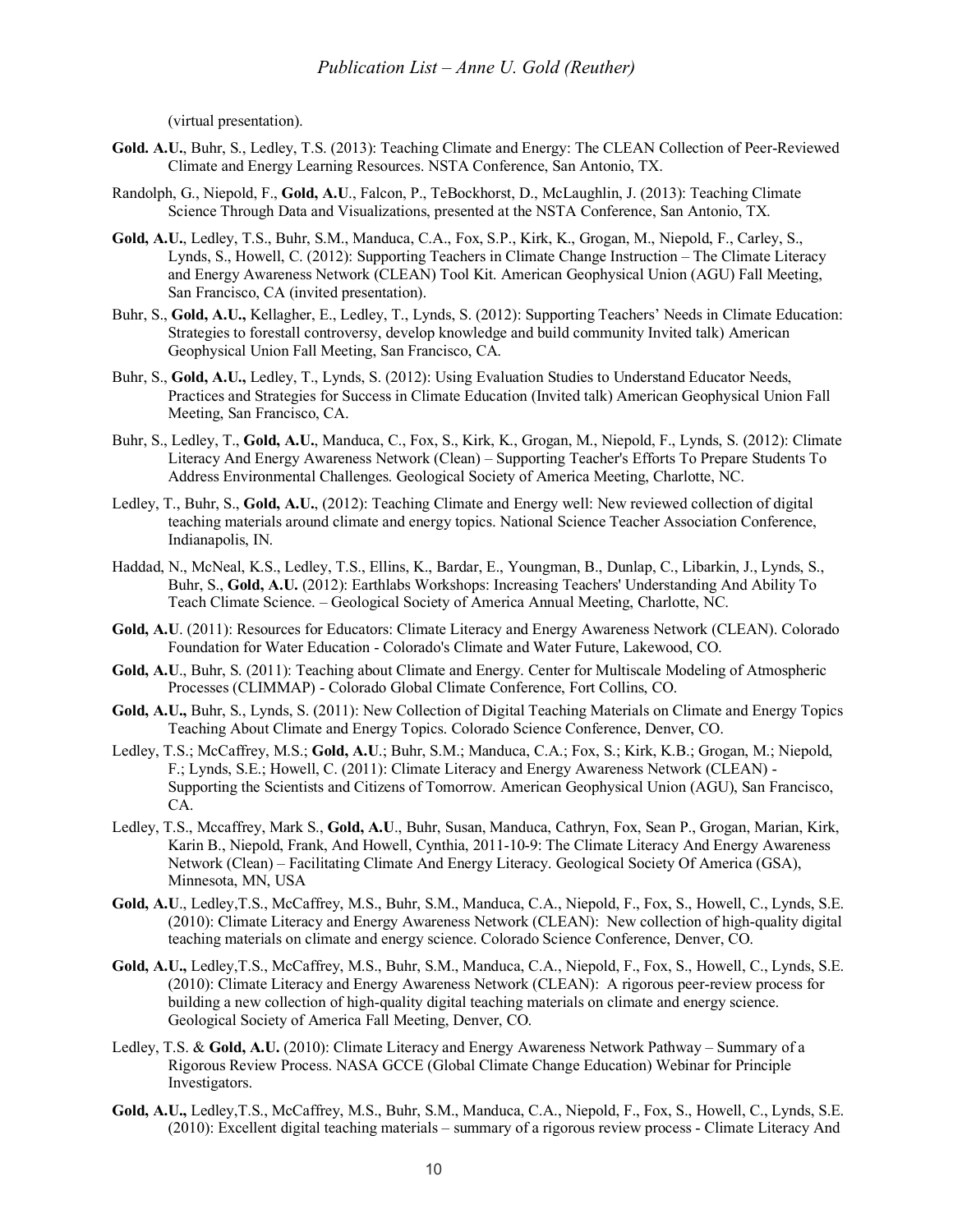### *Publication List – Anne U. Gold (Reuther)*

Energy Awareness Network Pathway. Colorado Learning and Teaching with Technology Conference (COLTT), Boulder, CO.

- **Gold, A.U.** (2010): Climate Literacy and Energy Awareness Project (CLEAN) High Quality Climate and Energy Teaching Resources. "Inspiring Climate Change Excellence (ICEE) Workshop, Boulder, CO, Boulder, CO.
- **Reuther, A.U.**, Stea, R.R, Gosse, J.C. & McDonald, F. (2007): Deglaciation of Nova Scotia: a chronostratigraphic approach, Atlantic Geoscience Society (AGS), Moncton, Canada.
- **Reuther, A.U.** (2007): "The glacial chronology of the Southern Carpathians, Romania, constrained by 10Be exposure ages and pedological investigations" (Department of Earth Sciences, Dalhousie University, Mar 2007, Halifax, Canada)
- **Reuther, A.U.** (2006): "Dating of a flooding event from ice-dammed lakes in the Russian Altai Mountains" Invited talk in the Bedford Institute of Oceanography, Dartmouth, Canada.
- **Reuther, A.U.** (2006): "Reconstructing the Late Glacial and Last Glacial history of the Valle Pietrele, Retezat Mountains, Southern Carpathians" Presentation: Quaternary Research Group, Dalhousie University, Halifax, Canada:
- **Reuther, A.U.** (2006): "Climate and paleoclimate in the Andes with a focus on the transition zone". Presentation at the Andes Research Group Workshop, Dalhousie University, Halifax, Canada.
- **Reuther, A.U.**, Stea, R.R, Gosse, J.C. & McDonald, F. (2006): Deglaciation of Nova Scotia: a chronostratigraphic approach. First results. Atlantic Canada Ice Dynamics (ACID)-Workshop, Halifax, Canada.
- Reitner, J., **Reuther, A.U.**, Ivy-Ochs, S., Herbst, P., Stadler, H., Kubik, P. & Draxler, I. (2006): The Sturzstrom event of Feld (Matrei / Eastern Tyrol / Austria). A forgotten Catastrophe during early human settlement in the Alps? Deutsche Quartär Vereinigung (DEUQUA) Conference, Bonn, Germany.
- Kubik, P.W. & **Reuther, A.U.** (2005): Attenuation of cosmogenic <sup>10</sup>Be production within the first 20 cm below a rock surface. *10<sup>th</sup>* Accelerator Mass Spectrometry *(AMS)* Congress, Lawrence Livermore California, USA.
- **Reuther, A.U.**, Ivy-Ochs, S., Fiebig, M.C., Kubik, P.W. & Heine, K. (2005): Dating of the LGM: Attempts from the type-region of the Wuermian in the South German Alpine Foreland and from the Central German Highlands. Subcommission on European Quaternary Stratigraphy (SEQS) Conference, Bern, Switzerland.
- **Reuther, A.U.**, Urdea, P., Ivy-Ochs, S., Geiger, C., Kubik, P.W. & Heine, K. (2004): Reconstructing the glacial history of the Valle Pietrele, Retezat Mountains, Southern Carpathians and the paleoclimatic implications of the last glacial cycle constrained from surface exposure ages  $(^{10}Be)$  and pedological records. Subcommission on European Quaternary Stratigraphy (SEQS) Conference, Bern, Switzerland.
- Geiger, C., **Reuther, A.U.**, Urdea, P. & Heine, K. (2004): Constraining the Late Glacial history of the Valle Pietrele, Retezat Mountains, using GIS-based equilibrium line of altitude (ELA) modelling, supported by pedological field observation. International Workshop on Alpine Geomorphology and Mountain Hazards, Fagaras Mountains, Rumania.
- **Reuther, A.U.**, Urdea, P., Ivy-Ochs, S., Geiger, C., Kubik, P.W. & Heine, K. (2004): Reconstructing the Last Glacial and Late Glacial history of the Valle Pietrele, Retezat Mountains, Southern Carpathians, using surface exposure dating with in-situ produced <sup>10</sup>Be. International Workshop on Alpine Geomorphology and Mountain Hazards, Fagaras Mountains, Rumania.
- **Reuther, A.U.**, Urdea, P., Ivy-Ochs, S., Geiger, C., Kubik, P.W. & Heine, K. (2004): Rekonstruktion der letztglazialen Vergletscherung des Valle Pietrele, Retezat Gebirge, Südkarpaten. Datierungen mit kosmogenem, in-situ produziertem <sup>10</sup>Be gestützt durch pedologische Untersuchungen. Arbeitskreis (AK) für Geomorphologie Conference, Heidelberg, Germany.
- **Reuther, A.U.** & Heine, K. (2004): Vergletscherung des Bayerischen Waldes am Beispiel des Kleinen Arberseegletschers und erste Ergebnisse vom Isar-Loisach Gletscher- Datierungen mit in-situ produziertem, kosmogenem <sup>10</sup>Be. DEUQUA Subkommission Alpenvorland und Quartär (AGAQ) Conference (04/04), Bern, Switzerland.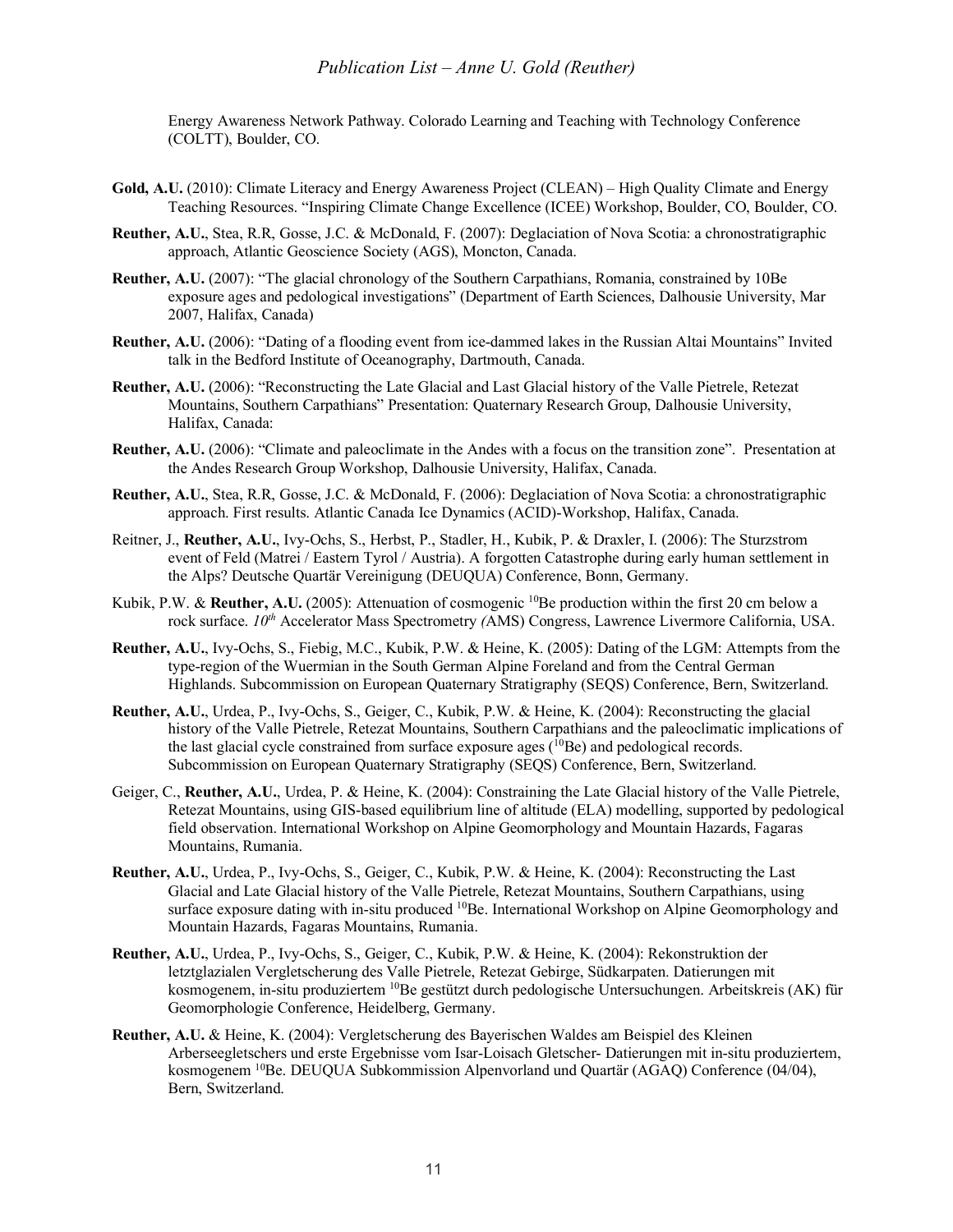## **Conference and Workshop Poster Presentations**

- **Gold, A.U.,** Kay, J. E., Morrison, A., MacFerrin, B. (2017): Increasing Student Learning about Climate Science: Are Polar Bears an Effective Emotional Hook?, CIRES Rendezvous, Boulder, CO.
- Lynds, S., Sullivan, S., **Gold, A.U.**, Morton, A. (2017): Evaluating Federal Agency Web Portals Using the Quality of Relationship Metric, CIRES Rendezvous, Boulder, CO.
- Smith, L., **Gold, A.U**., Anderson, S., Taylor, J., Batchelor, R. (2017): Attracting Students into Science: Insights from a Summer Student Research Program for Community College Students in Colorado, CIRES Rendezvous, Boulder, CO.
- Leckey, E., **Gold, A.U**., Littrell-Baez, M., Wise, S., Smith, L., Oonk, D., Lynds, S., Cozzetto, K., Alweis, D., Boykoff, M., Osnes, B., Safran, R. Williams, V. (2017): Engaging Diverse Secondary Students in Climate Science through Filmmaking in the Lens on Climate Change Program, CIRES Rendezvous, Boulder, CO.
- Sullivan, S., **Gold, A.U.**, Leckey, E., Littrell-Baez, M.K., Lynds, S., Morton, A., Oonk, D., Smith, L., Taylor, J. (2017): Working with the CIRES Education and Outreach Group, CIRES Rendezvous, Boulder, CO.
- Ledley, T.S., Grogan, M., **Gold, A.U**., Sullivan, S.B., Fox, S., Manduca, C.A., Niepold, F. (2016): Using the CLEAN Collection to Build NGSS Aligned Earth System Investigations. Geological Society of America, Denver, CO.
- **Gold, A.U.**, Leckey, E., Woods, M., Wise, S., Smith, L., Oonk, D., Lynds, S., Cozetto, K., Alweis, D., Boykoff, M., Osnes, B., Safran, R., Williams, V. (2016): Engaging Diverse Secondary Students in Climate Science through Videography. ITEST PI-meeting, Arlington, VA
- Morrison, A.L., Kay, J.E., **Gold, A.U**., MacFerrin, B., McNeal, K. (2016): Assessing the use of polar bear hooks in learning climate science. ATOC Poster Session, Boulder, CO.
- **Gold, A.U.,** Leckey, E., Woods, M., Wise, S., Smith, L., Oonk, D., Lynds, S., Cozetto, K., Alweis, D., Boykoff, M., Osnes, B., Safran, R., Williams, V. (2016): Engaging Diverse Secondary Students in Climate Science through Videography. European Geophysical Union Meeting, Vienna, Austria
- Smith, L., **Gold, A.U**., Anderson, S., Taylor, J., Batchelor, R. (2016): Attracting Students into Science: Insights from a Summer Student Research Program for Community College Students in Colorado, CIRES Rendezvous, Boulder, CO.
- Leckey, E., **Gold, A.U**., Woods, M., Wise, S., Smith, L., Oonk, D., Lynds, S., Cozzetto, K., Alweis, D., Boykoff, M., Osnes, B., Safran, R. Williams, V. (2016): Engaging Diverse Secondary Students in Climate Science through Filmmaking in the Lens on Climate Change Program, CIRES Rendezvous, Boulder, CO.
- Sullivan, S., **Gold, A.U.**, Leckey, E., Lynds, S., Morton, A., Oonk, D., Smith, L., Taylor, J. (2016): Working with the CIRES Education and Outreach Group, CIRES Rendezvous, Boulder, CO.
- Ledley, T.S., **Gold, A.U**., Niepold, F., Grogan, M., Sullivan, S., Fox, S., Manduca, C. (2015): The Climate Literacy And Energy Awareness Network (Clean) Project. Geological Society of America Meeting, Baltimore, MD.
- Haddad, N., Ellins, K., Ledley, T., Lynds, S., **Gold, A.U.** (2015): EarthLabs: A Resource for Earth System Education. Earth Educators' Rendezvous Boulder, Boulder, CO.
- Ledley, T.S., **Gold, A.U**., Grogan, M., Fox, S., Niepold, F., Sullivan, S.B., Manduca, C. (2015): The Climate Literacy and Energy Awareness Network (CLEAN). Earth Educators' Rendezvous, Boulder, CO.
- **Gold, A.U.,** E. Leckey, M. Woods, S. Wise, L. Smith, D. Oonk, S. Lynds, K. Cozetto, D. Alweis, M. Boykoff, B. Osnes, R. Safran, V. Williams, (2016): Engaging Diverse Secondary Students in Climate Science through Videography. ITEST PI-meeting, Arlington, VA
- Leckey, E., **Gold, A.U.**, Wise, S., Littrell-Baez, M., Lynds, S., Oonk, D., Smith, L., Cozzetto, K., Alweis, D., Forsyth, S., Carpenter, E. (2016): Engaging Diverse Secondary Students in Climate Science through Videography. CIRES Rendezvous, Boulder, CO.
- Ledley, T.S., Grogan, M., **Gold, A.U.**, Sullivan, S., Fox, S., Manduca, C.A., Niepold, F. (2016): Using the Clean Collection to Build NGSS Aligned Earth System Investigations. Geological Society of America, Denver, CO.
- Lesley K. Smith, Gold, **A.U.**, Anderson, S.P., Taylor, J.L., Fierer, N., Batchelor, R. (2016): Attracting Students Into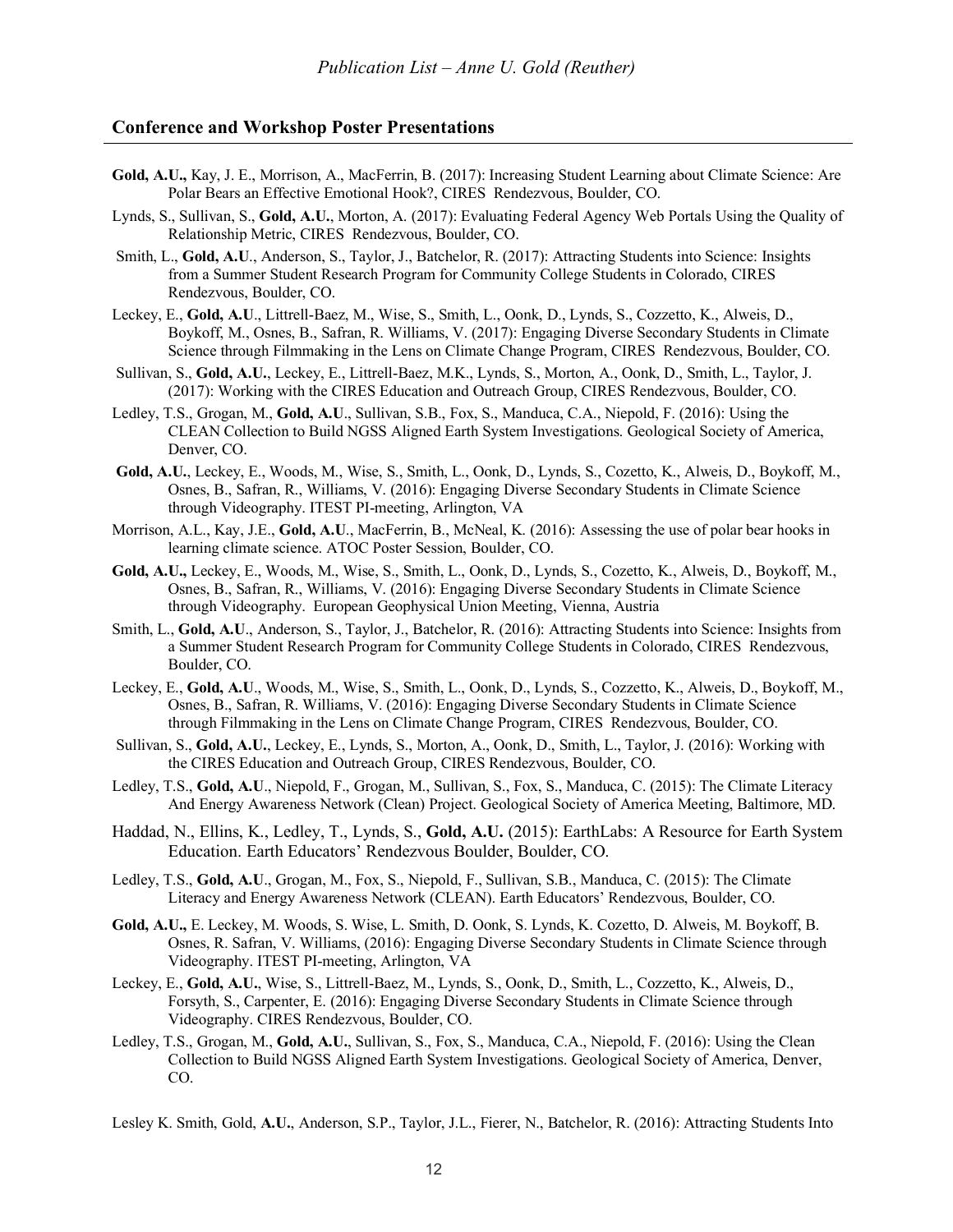Science: Insights From a Summer Research Internship Program for Community College Students in Colorado. CIRES Rendezvous, Boulder, CO.

- Morrison, A.L., Kay, J.E**., Gold, A.U.**, MacFerrin, B., McNeal, K., 2016-12-0: Assessing the use of polar bear hooks in learning climate science. ATOC Poster Session, Boulder, CO.
- Sullivan, S., **Gold, A.U.**, Leckey, E., Lynds, S., Morton, A., Oonk, D., Smith, L, Taylor, J. (2016): Working with the CIRES Education and Outreach Group. CIRES Rendezvous, Boulder, CO.
- **Gold, A.U.**, Smith, L., Anderson, S., Taylor, J., Batchelor, R., Monday, B., Fierer, N., Rangwala, I. and McCutchan, J. (2015): Attracting Students Into Science: Insights From a Summer Research Internship Program for Community College Students in Colorado. CIRES Rendezvous, Boulder, CO.
- Oonk, D., **Gold, A.U**., Cozzetto, K., Avery, K., Bergren, J., and Nakai, J. (2015): Tribe's Eye Project. CIRES Rendezvous, Boulder, CO.
- **Gold, A.U.,** Stempien, J., Kravitz, K., Oonk, D., Mueller, K., Budd, D., (2014): Investigating the Impact of Spatial Reasoning Training on Skill Development, Retention, and the Gender Gap in Geology. iSTEM Meeting, University of Colorado, Boulder, CO.
- Lynds, S., **Gold, A.U.,** McNeal, K.S., Libarkin, J., Sullivan, S.B., Ledley, T., Haddad, N., Ellins, K. (2013): Investigating Climate Science Misconceptions Using a Teacher Professional Development Workshop Registration Survey. American Geophysical Union Meeting, San Francisco, CA.
- Niepold, F, Ledley, T.S., **Gold, A.U**., Breslyn, W.G., Carley, S. (2013): Improving the Nation's Climate Literacy Through the Next Generation Science Standards. Fall American Geophysical Union Meeting, San Francisco, CA.
- Grogan, M., Niepold, F., Ledley, T.S., **Gold, A.U.,** Breslyn, W.G., Carley, S. (2013): Improving the Nation's Climate Literacy through the Next Generation Science Standards, American Geophysical Union Fall Meeting, San Francisco, CA.
- Ledley, TS, **Gold, A.U**., Sullivan, S.B., Manduca, C.A., Fox, S. , Kirk, K., Grogan, M., Niepold, K. (2013): Climate Literacy and Energy Awareness Network (CLEAN) – Providing Reviewed Educational Resources to Enhance the Effective Use of Earth Science Data and Knowledge. ESIP Federation Meeting, Chapel Hill, NC.
- **Gold, A.U.,** Harris, S. (2013): Studying effective approaches of teaching the Greenhouse Effect. iSTEM event, University of Colorado, Boulder, CO.
- **Gold, A.U.,** Buhr, S.S., Kellagher, E., Morrison, D., Lynds, S.E. (2013): Inspiring Climate Education Excellence (ICEE): Navigating climate instruction in the secondary science classroom, Triagency PI Meeting in Washington, DC.
- **Gold, A.U.,** Buhr, S.M., Ledley, T.S., Manduca, C.A., Niepold, F., Lynds, S.E. (2013): Teaching tools offered by the Climate Literacy and Energy Awareness Network (CLEAN). CIRES Rendezvous, Boulder, CO.
- Buhr, S., Arthur, T., Feld, J., **Gold, A.U.**, Lynds, S., McCaffrey, M., Morton, E., Smith, L. (2011): Highlights from the CIRES Education and Outreach Group. CIRES Rendezvous, Boulder, CO
- **Gold, A.U.** McCaffrey, M.S., Buhr, S.M., Lynds, S.E. (2011): The Climate Literacy and Energy Awareness (CLEAN) collection of peerreviewed high-quality digital teaching materials. CIRES Rendezvous 2011, Boulder, CO
- **Gold, A.U.;** Ledley, T.S.; Kirk, K.B.; Grogan, M.; McCaffrey, M.S.; Buhr, S.M.; Manduca, C.A.; Fox, S.; Niepold, F.; Howell, C.; Lynds, S.E. (2011): Addressing climate and energy misconceptions – teaching tools offered by the Climate Literacy and Energy Awareness Network (CLEAN). American Geophysical Union (AGU), San Francisco, CA, USA
- Ledley, T.S., Grogan, M., Lockwood, J., Dunlap, C., Buhr, S.M., **Gold, A.U**., McCaffrey, M.S., Lynds, S.E., Manduca, C.A., Fox, S., Kirk, K.B., Niepold, F., Howell, C. (2011): Climate Literacy and Energy Awareness Network (CLEAN). Federation of Earth Science Information Partners, Santa Fee, NJ.
- Ledley, T.S., McCaffrey, M.S., Buhr, S.M., **Gold, A.U**., Lynds, S.E., Manduca, C.A., Fox, S., Niepold, F., Howell, C. (2010): Climate Literacy and Energy Awareness Network (CLEAN) Pathway - Teaching Climate and Energy Science: Teaching materials, Professional Development, Social Networking. iSTEM Meeting at CU Boulder, University of Colorado, Boulder, CO.